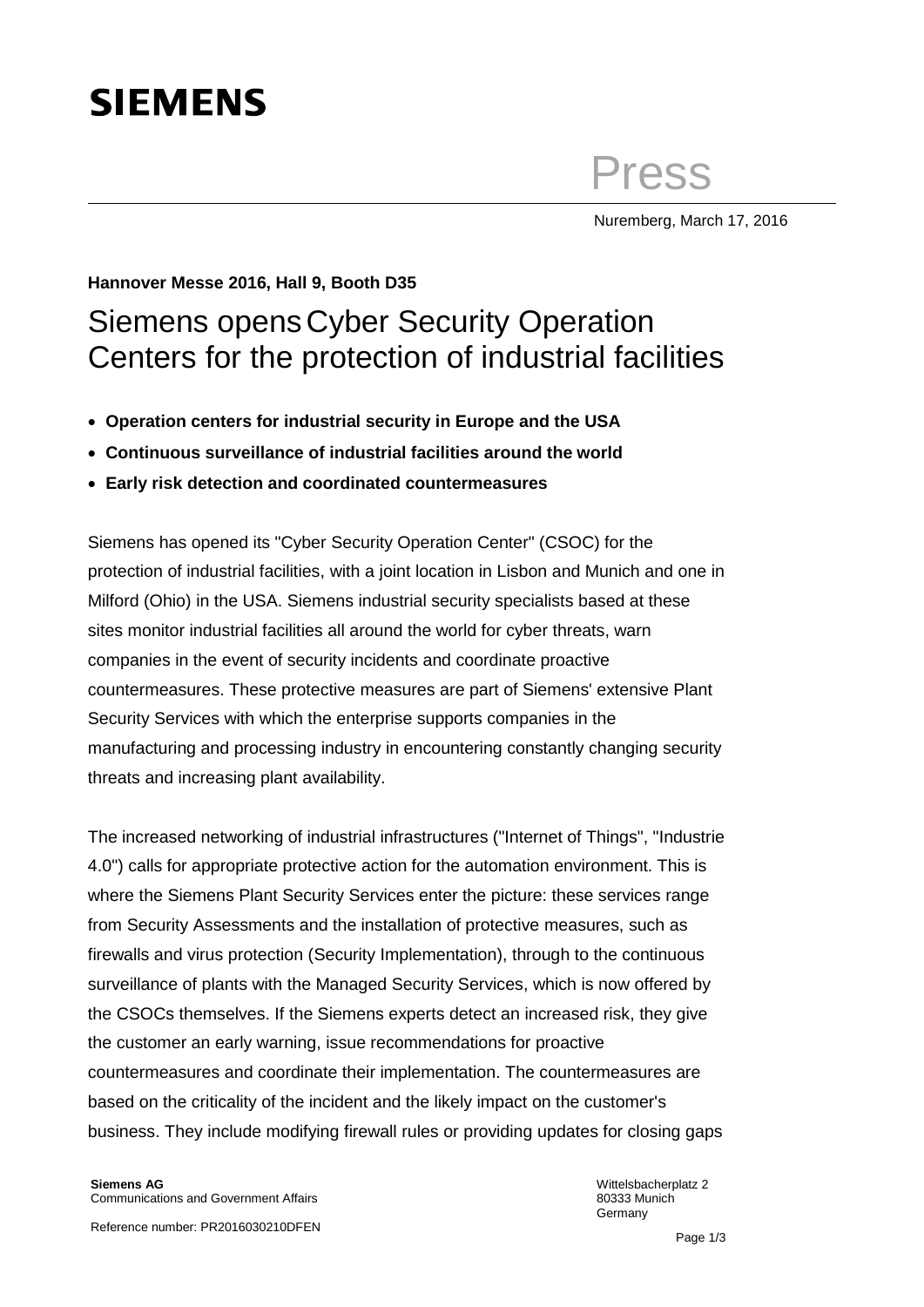**Siemens AG** Press release

in security. In addition, Siemens provides forensic analyses of security incidents. Companies are then in a position to prepare reports that comply with international standards such as ISO 27002 or IEC 62443. And that is not all – companies also receive a transparent view of their plants' security status. Siemens' Plant Security Services use products from the company's collaboration partner, Intel Security. These include: McAfee VirusScan, McAfee Application Control, McAfee ePolicy Orchestrator (ePO) as well as McAfee Enterprise Security Manager with Security Information and Event Management.



Siemens has opened its "Cyber Security Operation Center" (CSOC) for the protection of industrial facilities. Siemens industrial security specialists monitor industrial facilities all around the world for cyber threats, warn companies in the event of security incidents and coordinate proactive countermeasures.

You can find this press release and a photo on the web at <http://www.siemens.com/press/PR2016030210DFEN>

For more information visit [www.siemens.com/plant-security-services](http://www.siemens.com/plant-security-services)